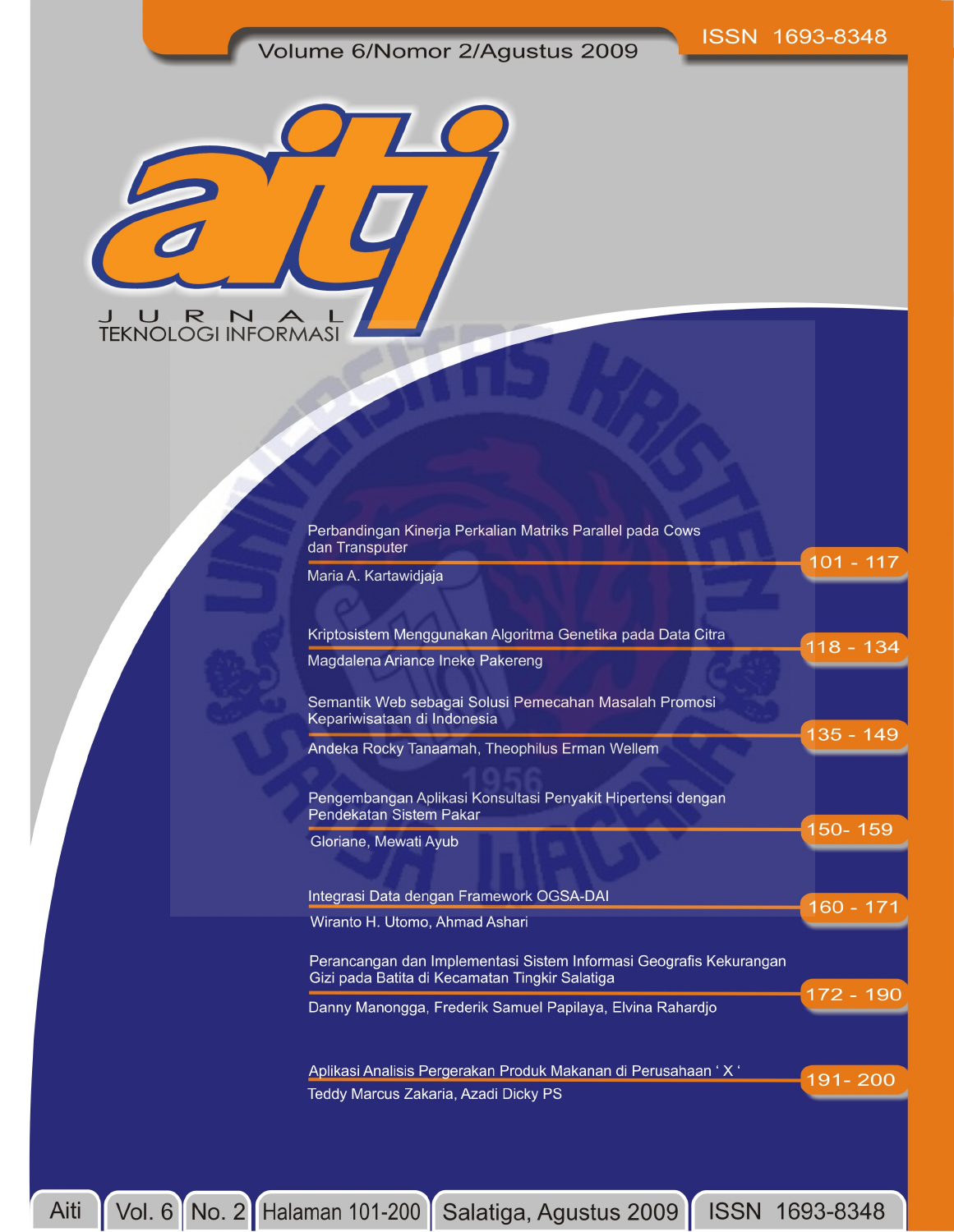### **ISSN 1693-8348**



# **DEWAN PENYUNTING**

**Penanggung Jawab**  Dekan Fakultas Teknologi Informasi

> **Ketua Penyunting**  Danny Manongga

**Penyunting Pelaksana**  Indrastanti R. Widiasari

**Penyunting Ahli**  Eko Sediyono Sri Yulianto J.P. T. Herman Wellem Irwan Sembiring Kristoko Dwi Hartomo Yessica Nataliani

> **Penyunting Tamu** Yulia

Tata Usaha Fakultas Teknologi Infotmasi Universitas Kristen Satya Wacana Jl. Diponegoro 52 - 60 Salatiga 50711 Telp. (0298) 321212 Ext. 274 Fax. (0298) 321433

**ALAMAT REDAKSI** 

Email: aiti@uksw.edu Website: http://www.uksw.edu/aiti

Jurnal.Aiti diterbitkan oleh Fakultas Teknologi Informasi Universitas Kristen Satya Wacana Salatiga.